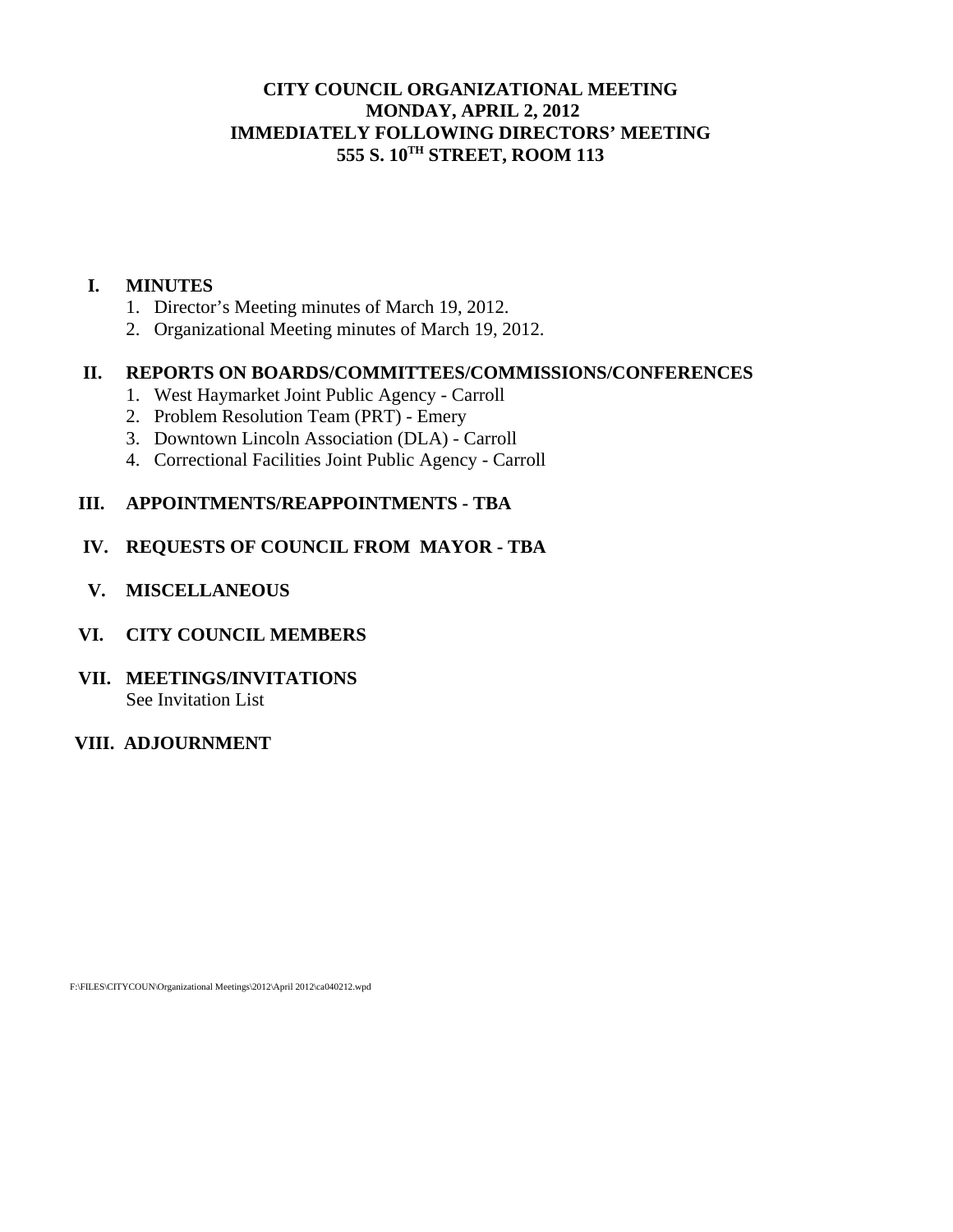## **MINUTES CITY COUNCIL ORGANIZATIONAL MEETING MONDAY, APRIL 2, 2012**

- **Present:** Gene Carroll, Chair; Adam Hornung, Vice Chair; Carl Eskridge; DiAnna Schimek; Jonathan Cook; Jon Camp; and Doug Emery
- **Others:** Rick Hoppe, Chief of Staff; Rod Confer, City Attorney; and Trish Owen, Deputy Chief of **Staff**

Chair Carroll open the meeting at 2:26 p.m. and announced the location of the Open Meetings Act.

### **I. MINUTES**

- 1. Director's Meeting minutes of March 19, 2012.
- 2. Organizational Meeting minutes of March 19, 2012.

With no corrections the above minutes were approved.

### **II. REPORTS ON BOARDS/COMMITTEES/COMMISSIONS/CONFERENCES**

### **1. Problem Resolution Team (PRT) - Emery**

Emery reported the PRT team has a couple of properties they are attempting to save. One on  $68<sup>th</sup>$  and Aylesworth and another in south Lincoln where they may end up doing some cleaning and putting a lien on the property. One of the named properties as been on the PRT for at least 5 years. Now trying to shuffle some on th list for a long time off and trying different innovative processes. Do credit Confer and Connolly for being willing to try different approaches to see if we can get a handle on a couple of properties.

Emery commented the PRT will start to see a boom in properties as the snow is gone and expect issues with grass, trees.

#### **2. Downtown Lincoln Association (DLA) - Carroll**

Carroll stated the Downtown Lincoln Association meeting consisted of receiving the Downtown Master Plan presentation.

#### **3. Correctional Facilities Joint Public Agency - Carroll**

Carroll stated the JPA for Correctional Facilities approved a million dollars. The building is 88% complete. There are a few issues, which was in the paper, on cable and other items. Now working through but the County doesn't want to jump in right away, plus they don't have the staff at this time. Will be another couple of months before it's ready to be turned over to the County.

Hornung asked if still paying other counties to house prisoners? Carroll replied yes, we're spending over a million dollars to have different space. Hornung then asked if it's a matter of having the staff brought up to speed? Carroll replied yes and they do not want to do until July, which is a budget issue.

## **III. APPOINTMENTS/REAPPOINTMENTS**

Hoppe stated Pearce unable to attend this meeting.